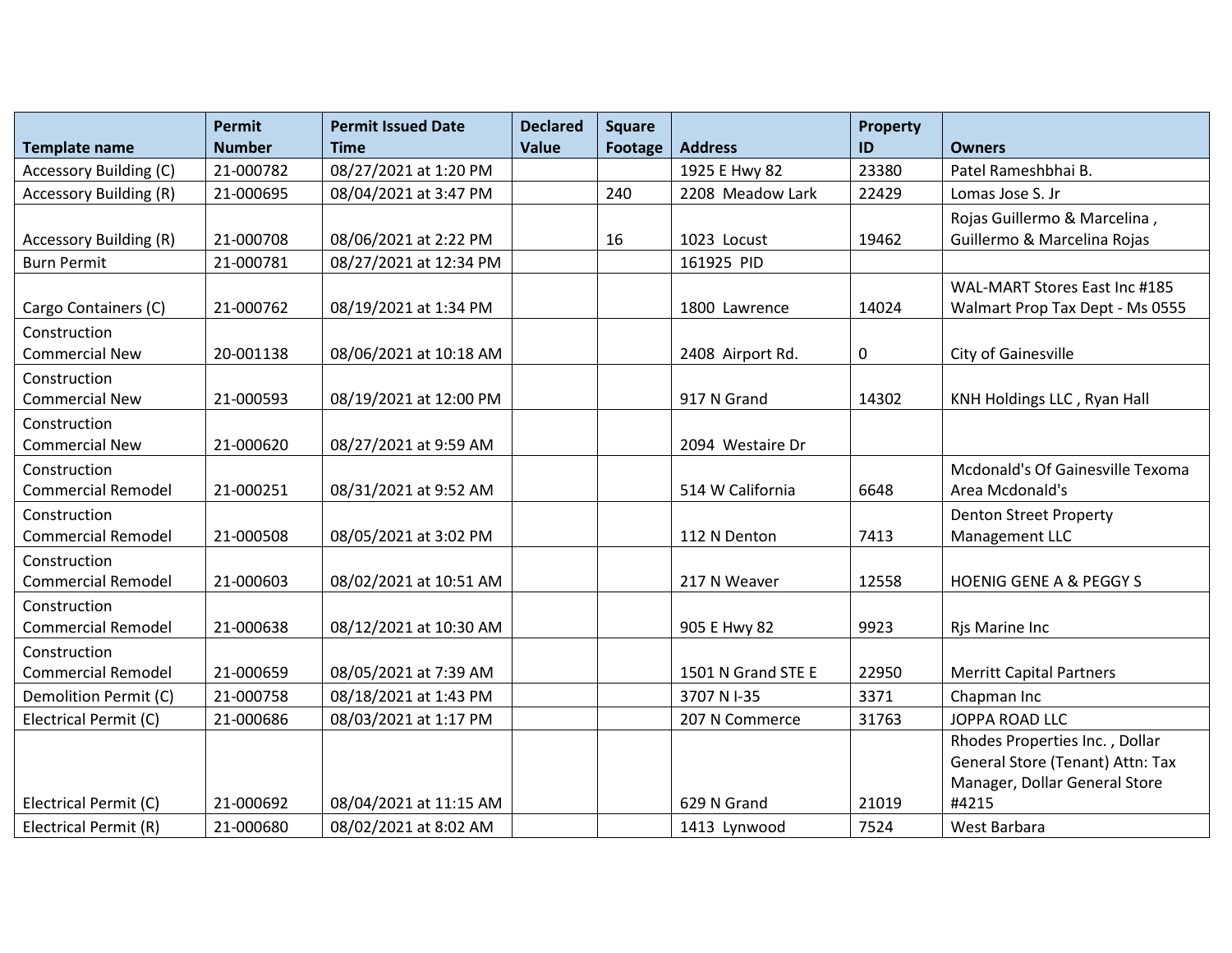| Electrical Permit (R)        | 21-000681 | 08/03/2021 at 3:53 PM  | 607 Lynch         | 2602   | Hughes Elton                       |
|------------------------------|-----------|------------------------|-------------------|--------|------------------------------------|
| Electrical Permit (R)        | 21-000684 | 08/03/2021 at 3:09 PM  | 11 Washington Ct. |        |                                    |
| Electrical Permit (R)        | 21-000723 | 08/10/2021 at 3:49 PM  | 1413 Lynwood      | 7524   | West Barbara                       |
| Electrical Permit (R)        | 21-000734 | 08/12/2021 at 10:58 AM | 302 Glenwood      | 108756 | Aaron Leo & Salena Perez           |
| Electrical Permit (R)        | 21-000738 | 08/13/2021 at 9:08 AM  | 1206 Elmwood      | 14823  |                                    |
| Electrical Permit (R)        | 21-000764 | 08/20/2021 at 9:12 AM  | 1007 S Morris     | 16205  | <b>Broadway Productions</b>        |
| Electrical Permit (R)        | 21-000786 | 08/26/2021 at 8:07 AM  | 413 S Commerce    | 1636   | Johnson Robert & Esther            |
|                              |           |                        |                   |        | Perez Cooke County Properties LLC  |
|                              |           |                        |                   |        | , Perez Cooke County Properties    |
| Electrical Permit (R)        | 21-000802 | 08/31/2021 at 10:02 AM | 807 S Morris      | 23664  | <b>LLC</b>                         |
| Electrical Permit (R)        | 21-000812 | 08/31/2021 at 1:40 PM  | 1515 Lanius       | 19447  |                                    |
| <b>Electrical Validation</b> |           |                        |                   |        |                                    |
| Permit (C)                   | 21-000615 | 08/16/2021 at 12:35 PM | 1525 W California | 25174  | North Central Texas College        |
|                              |           |                        |                   |        | Garcia Ramirao Olvera & Ruth       |
| Fence Permit (R)             | 21-000690 | 08/04/2021 at 10:11 AM | 743 Cunningham    | 2291   | Olvera                             |
| Fence Permit (R)             | 21-000697 | 08/05/2021 at 9:32 AM  | 818 E Main        | 16594  | David Lopez Merida Selvin          |
|                              |           |                        |                   |        | Neu Ronnie, David Lopez Merida     |
| Fence Permit (R)             | 21-000698 | 08/05/2021 at 10:04 AM | 633 N Morris      | 15822  | Selvin                             |
| Fence Permit (R)             | 21-000763 | 08/19/2021 at 1:00 PM  | 901 Culberson     | 7315   | Briley J. C. & Joyce               |
| Fence Permit (R)             | 21-000803 | 08/30/2021 at 1:47 PM  | 541 N Denison     | 17552  | 2T-Street Investments LLC          |
|                              |           |                        |                   |        | City Of Gainesville Texas A.       |
| Flatwork (C)                 | 21-000777 | 08/24/2021 at 7:42 AM  | 1000 W California | 55098  | <b>Municipal Corporation</b>       |
|                              |           |                        |                   |        | Klements and Keathley Enterprises, |
| Flatwork (C)                 | 21-000811 | 08/31/2021 at 10:58 AM | 805 W Hwy 82      | 2526   | Inc.                               |
|                              |           |                        |                   |        | Gnb Financial Na Cathy Payne, GNB  |
| Mechanical Permit (C)        | 21-000682 | 08/05/2021 at 10:18 AM | 100 E California  | 6967   | Financial                          |
|                              |           |                        |                   |        | WAL-MART Stores East Inc #185      |
| Mechanical Permit (C)        | 21-000724 | 08/11/2021 at 3:26 PM  | 1800 Lawrence     | 14024  | Walmart Prop Tax Dept - Ms 0555    |
|                              |           |                        |                   |        | WAL-MART Stores East Inc #185      |
| Mechanical Permit (C)        | 21-000726 | 08/11/2021 at 1:56 PM  | 1800 Lawrence     | 14024  | Walmart Prop Tax Dept - Ms 0555    |
| Mechanical Permit (R)        | 21-000713 | 08/09/2021 at 11:51 AM | 825 S Denton      | 3398   |                                    |
| Mechanical Permit (R)        | 21-000742 | 08/13/2021 at 1:34 PM  | 1101 Rosedale     | 1510   |                                    |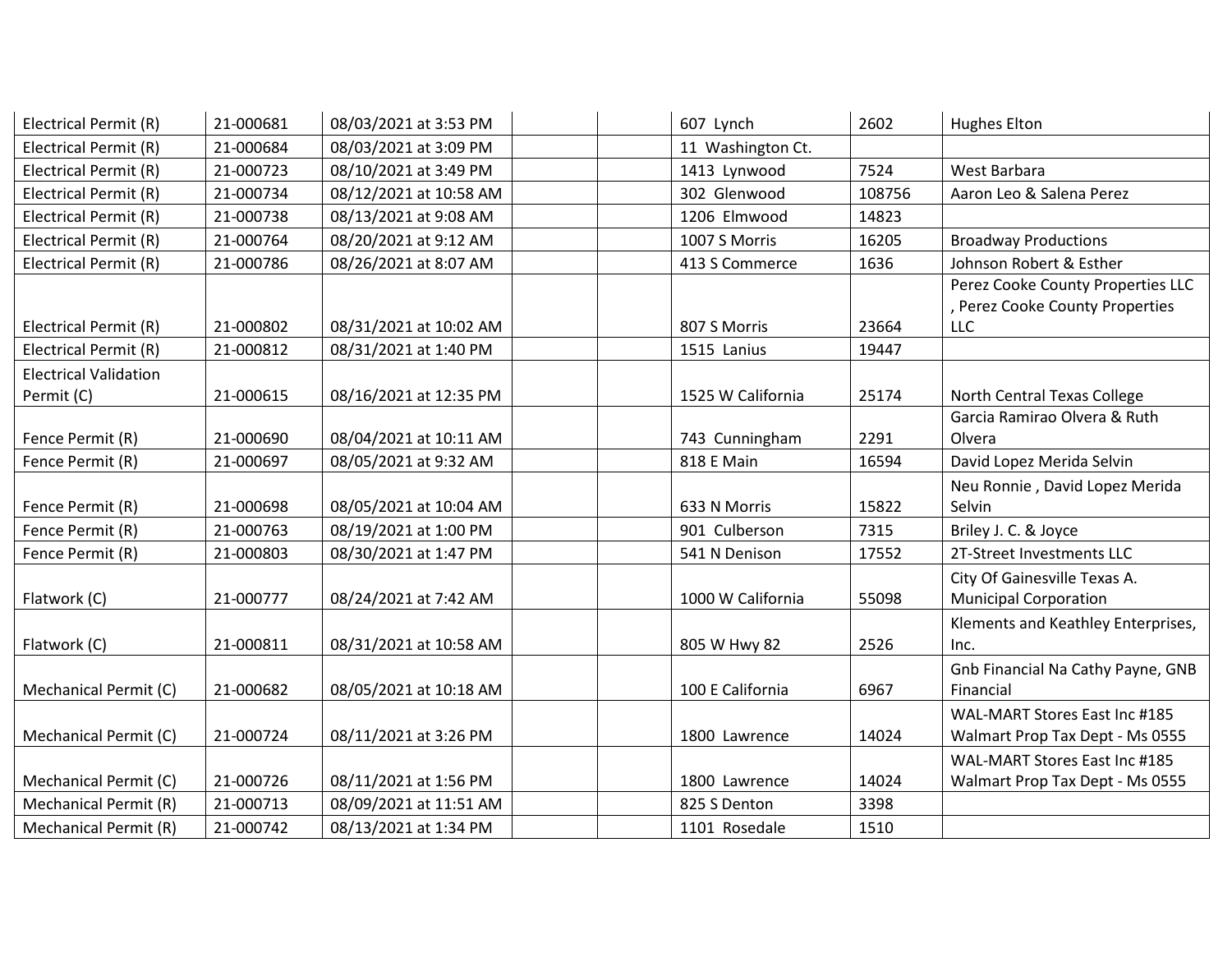| <b>Mechanical Validation</b>             |           |                        |     |                     |        |                                                            |
|------------------------------------------|-----------|------------------------|-----|---------------------|--------|------------------------------------------------------------|
| Permit (C)                               | 21-000566 | 08/27/2021 at 7:09 AM  |     | 211 N Weaver        | 7764   | Carrie Strom                                               |
| Plumbing Permit (C)                      | 21-000688 | 08/04/2021 at 9:11 AM  |     | 1400 Black Hill Dr. | n/a    | Renaissance Care Center                                    |
| Plumbing Permit (R)                      | 21-000759 | 08/19/2021 at 11:19 AM |     | 1309 Magnolia       | 7986   | Manthei Ken                                                |
| Plumbing Permit (R)                      | 21-000760 | 08/19/2021 at 11:29 AM |     | 910 S Morris        | 10115  | Ron Strebeck                                               |
| Plumbing Permit (R)                      | 21-000767 | 08/23/2021 at 8:10 AM  |     | 502 Hannah          | 5096   | Johnson Claudine                                           |
| Plumbing Permit (R)                      | 21-000796 | 08/27/2021 at 2:46 PM  |     | 1202 N Howeth       | 5723   | Earley Wilma Erselle                                       |
| <b>Plumbing Validation</b><br>Permit (C) | 21-000514 | 08/27/2021 at 7:10 AM  |     | 211 N Weaver        | 7764   | Carrie Strom                                               |
| <b>Plumbing Validation</b>               |           |                        |     |                     |        | WAL-MART Stores East Inc #185                              |
| Permit (C)                               | 21-000737 | 08/18/2021 at 7:36 AM  |     | 1800 Lawrence       | 14024  | Walmart Prop Tax Dept - Ms 0555                            |
| <b>Residential Addition</b>              | 21-000142 | 08/30/2021 at 2:22 PM  | 624 | 813 Ritchey         | 17283  | VALENCIA JOSE LUIS & JOSEFINA                              |
| <b>Residential Addition</b>              | 21-000676 | 08/25/2021 at 2:21 PM  | 80  | 1019 N Commerce     | 1282   | Alicia Huerta                                              |
| <b>Residential Addition</b>              | 21-000691 | 08/06/2021 at 2:18 PM  | 96  | 1023 N Taylor       | 13922  | Almaraz J. Alejandro & Lorenza                             |
|                                          |           |                        |     | 2207 Meadowlark     |        |                                                            |
| <b>Residential Addition</b>              | 21-000696 | 08/05/2021 at 7:33 AM  | 196 | Lane                | 22423  | Jones Rose                                                 |
| <b>Residential Addition</b>              | 21-000728 | 08/11/2021 at 2:31 PM  | 396 | 1004 S Howeth       | 17480  | Jose Cruz Portugal                                         |
| <b>Residential Addition</b>              | 21-000735 | 08/30/2021 at 9:22 AM  | 321 | 1520 E Pecan        | 3140   | Morales Jose G. Etal                                       |
| <b>Residential Addition</b>              | 21-000800 | 08/30/2021 at 12:41 PM | 195 | 924 N Clements      | 2698   | Tatum Jerry & Fredda                                       |
| <b>Residential Remodel</b>               | 21-000657 | 08/11/2021 at 12:55 PM |     | 302 Glenwood        | 108756 | Aaron Leo & Salena Perez                                   |
| <b>Residential Remodel</b>               | 21-000687 | 08/03/2021 at 2:10 PM  |     | 311 S Denton        | 10307  | <b>SCHALK THOMAS &amp; AMY</b>                             |
| <b>Residential Remodel</b>               | 21-000719 | 08/09/2021 at 3:59 PM  |     | 2005 Tulane         | 6687   | <b>ENDERBY CORY</b>                                        |
| <b>Residential Remodel</b>               | 21-000739 | 08/13/2021 at 9:34 AM  |     | 1419 Roy            | 7593   | <b>Maribel Perez</b>                                       |
| <b>Residential Remodel</b>               | 21-000753 | 08/17/2021 at 10:46 AM |     | 404 Rosedale        | 730    | <b>Baker Thomas</b>                                        |
|                                          |           |                        |     |                     |        | Hortencia Perez and Manuel<br>Martinez, Perez Cooke County |
| <b>Residential Remodel</b>               | 21-000775 | 08/23/2021 at 3:48 PM  |     | 807 S Morris        | 23664  | Properties LLC                                             |
| <b>Residential Remodel</b>               | 21-000780 | 08/24/2021 at 12:19 PM |     | 1200 N Morris       | 16475  | <b>GIEB JULIE C</b>                                        |
| <b>Residential Remodel</b>               | 21-000809 | 08/31/2021 at 10:16 AM |     | 714 S Morris        | 3742   | Morrison Richard D & Pamela J                              |
| Right-of-Way Permit                      | 21-000727 | 08/11/2021 at 2:25 PM  |     | I-35 California     |        |                                                            |
| Roofing Permit (R)                       | 21-000683 | 08/03/2021 at 9:00 AM  |     | 907 Dover Drive     | 12378  | Laflamme Rebecca A.                                        |